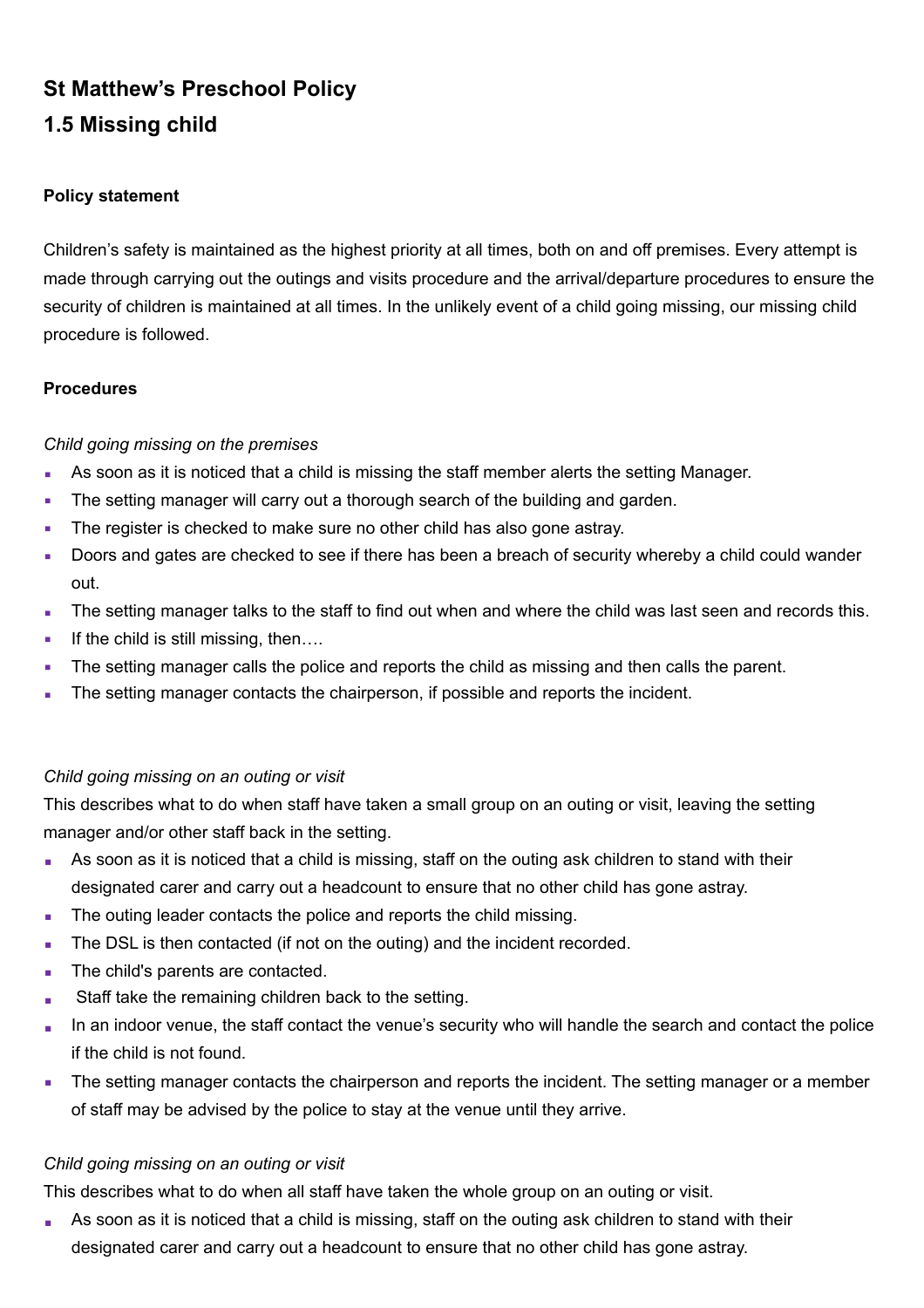- The setting manager contacts the police and reports the child as missing.
- The child's parents are contacted.
- In an indoor venue, the staff contact the venue's security who will handle the search and contact the police if the child is not found.
- The setting manager contacts the chairperson and reports the incident. The setting manager or a member of staff may be advised by the police to stay at the venue until they arrive.

#### *The investigation*

- **EXECT** Staff keep calm and do not let the other children become anxious or worried.
- The setting manager speaks with the parent(s).
- The chairperson and committee, carry out a full investigation taking written statements from all the staff in or who were on the outing or visit.
- The Manager/ DSL writes an incident report detailing:
	- **-** The date and time of the report.
	- **-** What staff/children were in the group/outing and the name of the staff designated responsible for the missing child.
	- **-** When the child was last seen in the group/outing.
	- **-** What has taken place in the group or outing since the child went missing.
	- **-** The time it is estimated that the child went missing.
- A conclusion is drawn as to how the breach of security happened.
- **•** If the incident warrants a police investigation, all staff co-operate fully. In this case, the police will handle all aspects of the investigation, including interviewing staff. Children's social care may be involved if it seems likely that there is a child protection issue to address.
- The incident is reported under RIDDOR arrangements (see the Reporting of Accidents and Incidents policy); the local authority Health and Safety Officer may want to investigate and will decide if there is a case for prosecution.
- In the event of disciplinary action needing to be taken, the LADO and Ofsted are informed.
- The insurance provider is informed.

#### *Managing people*

- Missing child incidents are very worrying for all concerned. Part of managing the incident is to try to keep everyone as calm as possible.
- The staff will feel worried about the child, especially the key person or the designated carer responsible for the safety of that child for the outing. They may blame themselves and their feelings of anxiety and distress will rise as the length of time the child is missing increases.
- Staff may be the understandable target of parental anger and they may be afraid. Setting managers need to ensure that staff under investigation are not only fairly treated but receive support while feeling vulnerable.
- The parents will feel angry, and fraught. They may want to blame staff and may single out one staff member over others; they may direct their anger at the setting manager. When dealing with a distraught and angry parent, there should always be two members of staff. No matter how understandable the parent's anger may be, aggression or threats against staff are not tolerated, and the police should be called.